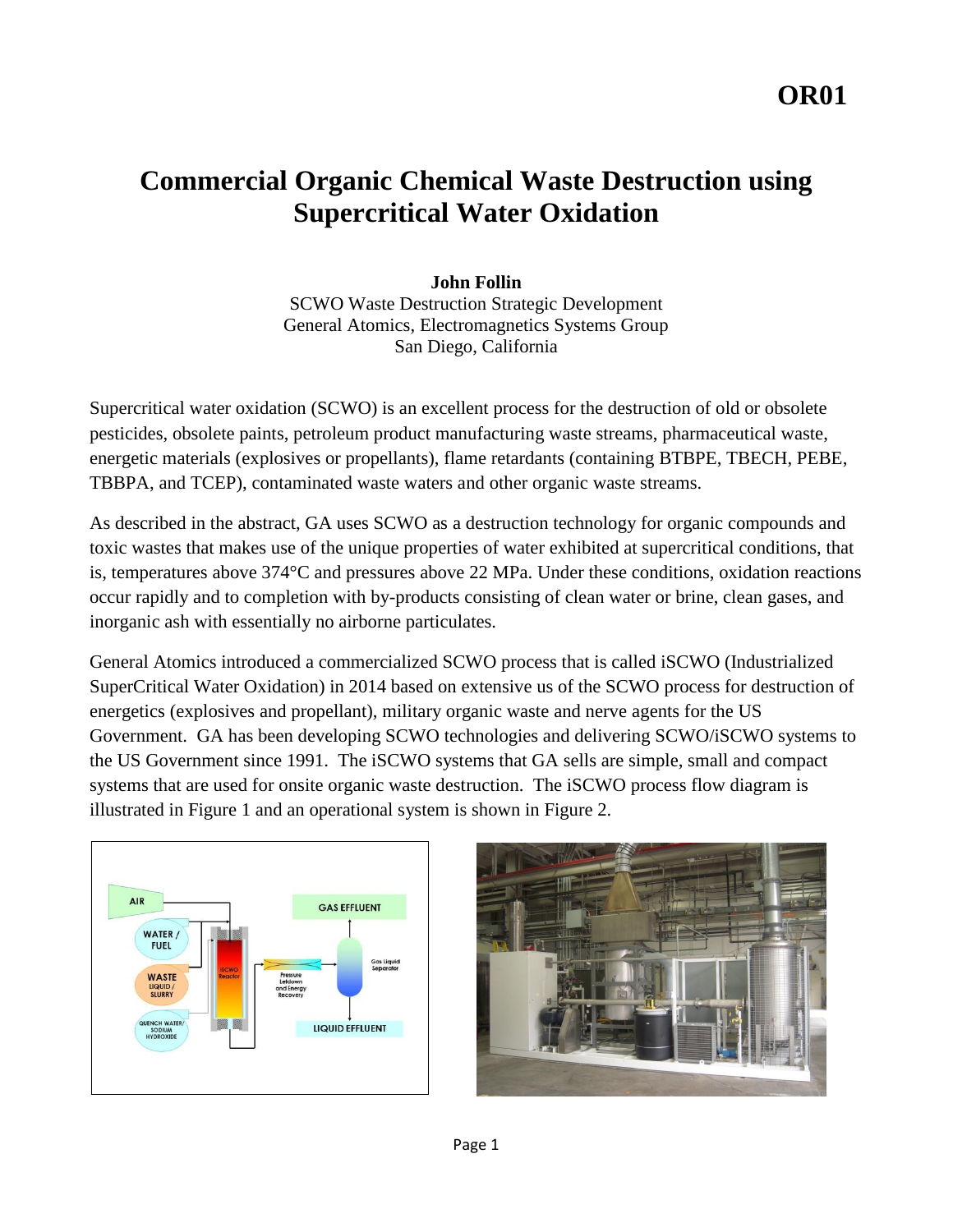High pressure air is combined with water, fuel (if required by the specific application) and the waste liquid/slurry that is pumped into the iSCWO reactor where high temperature (650C) and pressure (23.5MPa) will destroy the organic compounds via oxidation reactions. The oxidant is high-pressure air to minimize process and safety issues associate with high-content oxygen supply systems (e.g., liquid oxygen). GA operates the iSCWO systems at a higher temperature and pressure regime to ensure excellent organic destruction (non-detect). Organics and oxidant are miscible with supercritical water, creating excellent conditions for oxidation with minimal mass transport limitations resulting in organic materials that are quickly destroyed. Heteroatoms such as chlorine, fluorine, phosphorus and sulfur are converted to inorganic acids or to alts if sufficient cations such as sodium or potassium are present. If present, metals such as iron and/or copper will produce metal oxides. The reaction byproducts exit the reactor through a pressure letdown system and discharge into a gas-liquid separator. The gases (CO2, excess O2, and steam) are exhausted through a stack and the liquids (water, dissolved salts, oxidized inorganics) are discharged either into a holding tank or into a commercial sewer system (Public Owned Treatment Works).

These simplified iSCWO systems have been supplied to US Government entities as well as commercial users for the destruction of various chemical and hazardous wastes. The iSCWO system is available as a compact, transportable unit (see Figure 3) or available to be installed in a new or existing facility as a final installation (see Figure 4). The benefits of utilizing iSCWO far outweigh the use of



**Figure 3 – Transportable iSCWO System Figure 4 – Embedded iSCWO System**



alternative waste destruction approaches (e.g., incineration) especially if onsite treatment (or for transportable systems for multiple sites) use is desired. In addition, GA's iSCWO systems do not require any afterburner or pollution abatement systems for gaseous effluent cleanup (no dioxin or furan production issues).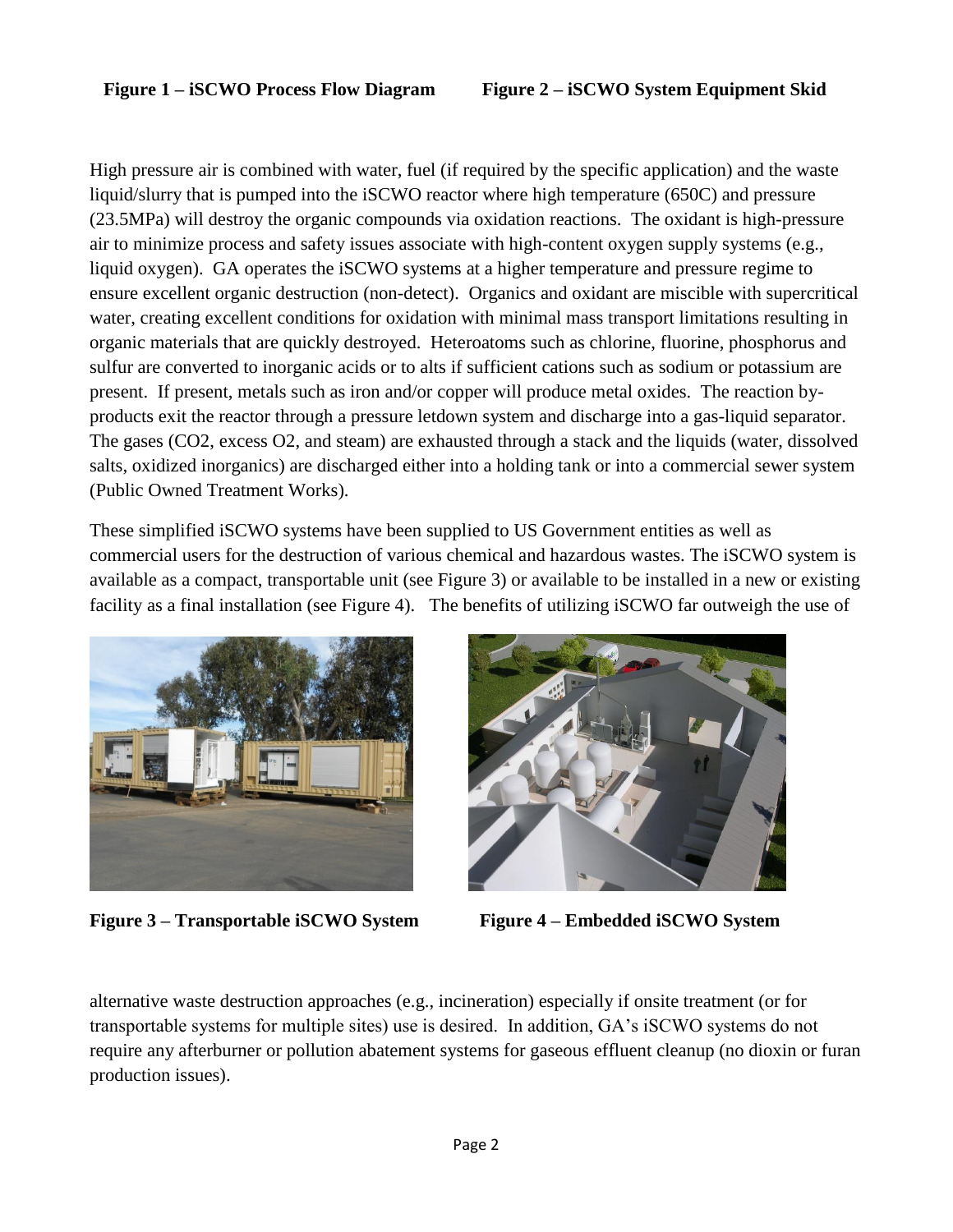GA has demonstrated the destruction of hundreds of organic compounds and mixtures with SCWO technology including pesticides, organic contaminants and compounds containing flame retardants (Figures 5 and 6). Shown in Figure 7 is GA's test facility located in San Diego, California, which utilizes a 3gpm iSCWO system. GA's iSCWO systems are mature enough that R&D is not required; however, this test system is used to test customer wastes in order to demonstrate operability and waste destruction while generating data for customer permitting requirements. Effluent analyses (gas and liquid) are performed by independent laboratories to confirm high waste destruction efficiencies and look for customer specific compounds. The systems built for our customers are put through rigorous acceptance tests prior to shipment. Figure 8 shows a transportable system undergoing final acceptance testing for one of our commercial customers.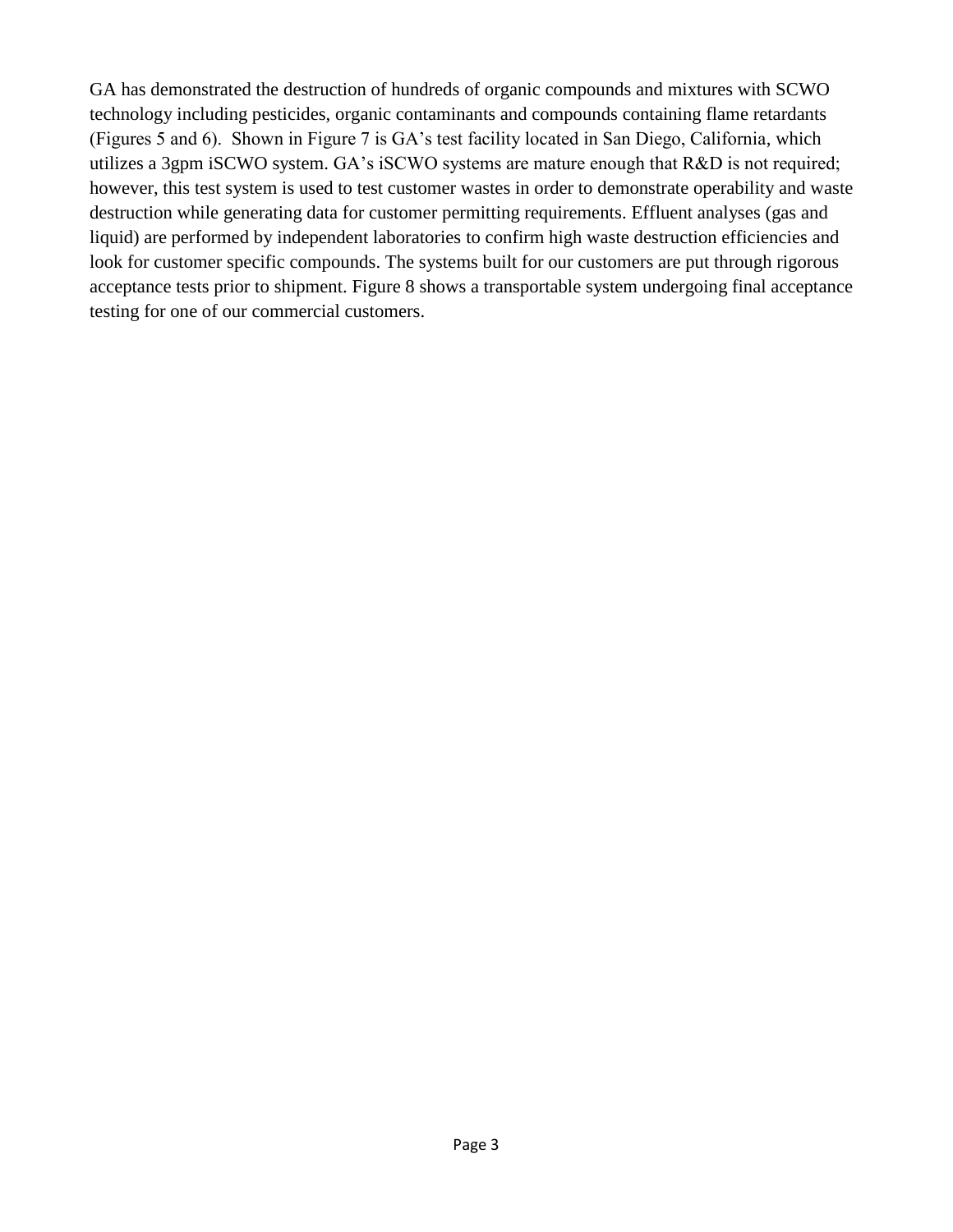### **Organic Chemicals**

Acetic Acid Acetone Acetylsalicylic acid(aspirin) Adumbran 4[(2-Amino-3, 5-dibromophenyl)methylamino]cyclohexanol Ammonium acetate\* Ammonium formate\* Ammonium oxalate\* Benzene Biphenyl Butanol\* Calcium acetate\* Carbon tetrachloride\* Carboxylic acids Carboxymethyl cellulose Cellulose Cerium Acetate\* Chlorinated dibenzo-p-dioxins 6-chloro-2.3.4.5-tetrahydro-3methyl-1H-3-benzazepine hydrochloride Chlorobenzene\* Chloroform\* 2-Chlororphenol\* o-Chlorotoluene\* Cobalt acetate m-Cresol\* Cyanide\* Cyclohexane **DDT** Decachlorobiphenyl Dextrose **Dibenzofurans** 3,5-dibromo-N0cyclohexyl-Nmethyltoluene-2-diamine Dibutyl phosphate Dichloroacetic acid Dichloroanisole

Dichlorobenzene 4,4-Dichlorobiphenyl Dichloroethylene Dichlorophenol Diethanolamine\* Dimethylformamide\* Dimethyl methyl phosphonate (DMMP)\* Dimethyl sulfoxide\* 4.6-denitro-o-cresol 2,4-Dinitrophenol Dinitrotoluene Dipyridamole Diisopropyl ethanolamine Diisopropyl ethylamine Ethanol Ethyl acetate\* Ethylene chlorohydrin Ethylenediamine tetraacetic acid Ethylene glycol Fluorescein\* Freon 22 Glycerol Hexachlorobenzene Hexachlorocyclohexane Hexachlorocyclopentadiene Iron acetate\* Isooctane Isopropanol\* Lead acetate\* Mercaptans Mercaptoethanol Methanol\* Methyl acetate\* Methyl cellosolve Methylene chloride\* Methyl ethyl ketone Methylphosphonic acid (MPA) Monoethanolamine\*

Nitrobenzene\* 2-nitrophenol 4-nitrophenol Nitrotoluene Octachlorostyrene Octadecanoic acid magnesium salt Paracetamol Pentachlorobenzene Pentachlorobenzonitrile Pentachlorophenol\* Pentachloropyridine Phenol Polychlorinated biphenyls (PCB\*) Polychlorotrifluoroethylene\* Sodium acetate Sodium formate Sodium hexanoate Sodium isethionate\* Sodium propionate Sucrose Surfactant Tetrachlorobenzene Tetrachloroethylene\* Tetrapropylene H Thiodiglycol\* Toluene Tributyl phosphate Trlchlorobenzenes 1.1.1-Trichloroethane\* 1.1.2-Trichloroethane\* Trichloroethylene Trichlorophenol Trifluoroacetic acid 1,3,7-Trymethylxanthine Unsymmetrical dimethyl hydrazine Urea o-Xylene\* Zinc acetate\*

### **Figure 5 – Chemicals Successfully Treated by iSCWO**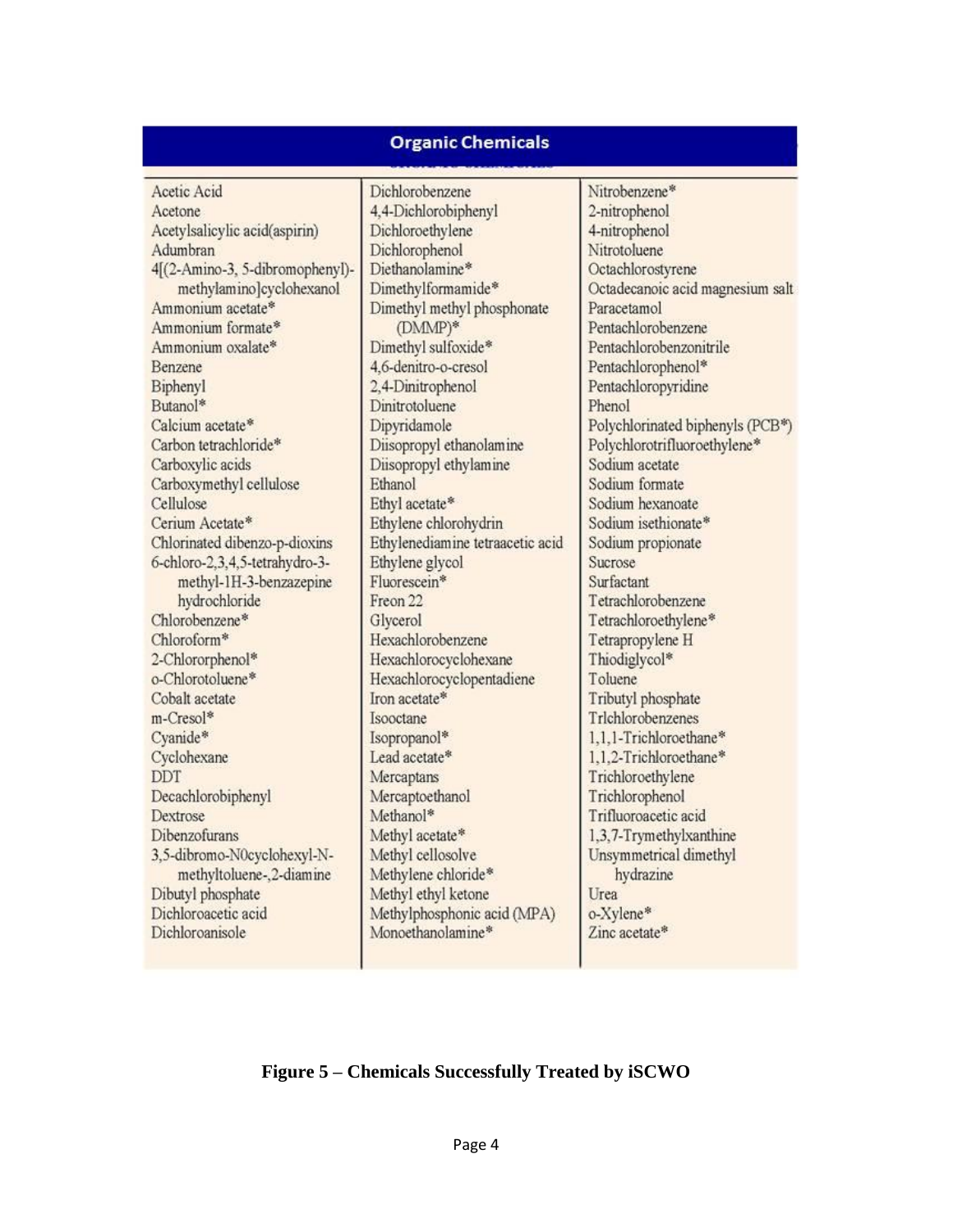#### **Complex Feeds** Activated carbon (spent)\* Explosives/energetics/propellants Paraffin oil (hydrolyzed RDX, TNT, Pesticide manufacturing Adhesives\* Aqueous Cleaning Solution\* Tetryl, NG, NC)\* wastewater **AFFF** Fermentation byproducts\* Pharmaceutical waste\* Antifreeze\* Fuel oil Photographic developer paste Aroclor 1242 GB chemical agent (neat, Photographic developer Aroclor 1254 hydrolyzed\*) solutions\* Aroclor 1260\* Polychlorotrifluoroethylene Gray water\* Bacillus stearothermophilus (heat Greases (mixed)\* (PCTFE)\* resistant spores) Human waste Pig manure Brake fluid\* Hydraulic fluid\* Propellants (hydrolyzed)\* Industrial biosludge Bran cereal Protein Caprolactam wastewater Ion exchange resins (styrene -Pulp/paper mill sludge divinyl benzene) Sewage sludge (black water)\* Casein Chlorinated plastics (shredded)\* Kerosene\* Soil contaminated with organics Class 1.1 solid propellant\* Lube oil (molybdenum disulfide Soybean plants Class 1.3 AP-depleted solid oil)\* Sulfolobus acidocaldarius Malaria antigen Transformer oil\* propellant Coal Motor oil\* Trimsol cutting oil\* Coal waste Mustard chemical agent (neat, VX chemical agent (neat, Corn flakes\* hydrolyzed\*) hydrolyzed\*) Corn oil Navy shore-based wastes\* Waste oils (chlorinated and nonchlorinated)\* Corn starch Olive oil Wheat straw\* Diesel fuel Organic salts (complex mixtures)' E. coli Paint, paint sludges\* Wood fibers Endotoxin (pyrogen) Paper Yeast **Inorganic Substances** Aluminum hydroxide\* Fluorides Potassium chloride Aluminum metal Hydrochloric acid\* Potassium hydroxide Aluminum oxide sodium Hydrofluoric acid Potassium sulfate Iron chloride Ammonia\* **Silica** Iron oxide\* Sodium bicarbonate\* Ammonium chloride Lead chloride\* Ammonium nitrate\* Sodium carbonate Ammonium nitrite\* Lead sulfate\* Sodium chloride\* Ammonium perchlorate\* Lithium hydroxide Sodium fluoride\* Ammonium sulfate Lithium sulfate Sodium hydroxide\* Sodium nitrate Ammonium sulfite\* Magnesium nitrate

### **Figure 6 – Chemicals Successfully Treated by iSCWO**

Magnesium oxide Magnesium phosphate

Magnesium sulfate

Molybdenum disulfide lube oil\*

Mercuric chloride

Phosphoric acid

Potassium bicarbonate

Potassium carbonate

Nitric acid\*

Sodium nitrite

Sodium sulfate\*

Sodium sulfite-

Sulfuric acid\*

Zinc chloride\*

Zinc sulfate\*

Sulfur, elemental

Titanium dioxide

Sodium phosphate\*

Boric acid

**Bromides** 

Calcium carbonate

Calcium chloride

Calcium oxide Calcium phosphate

Calcium sulfate

Cerium chloride\*

Copper chloride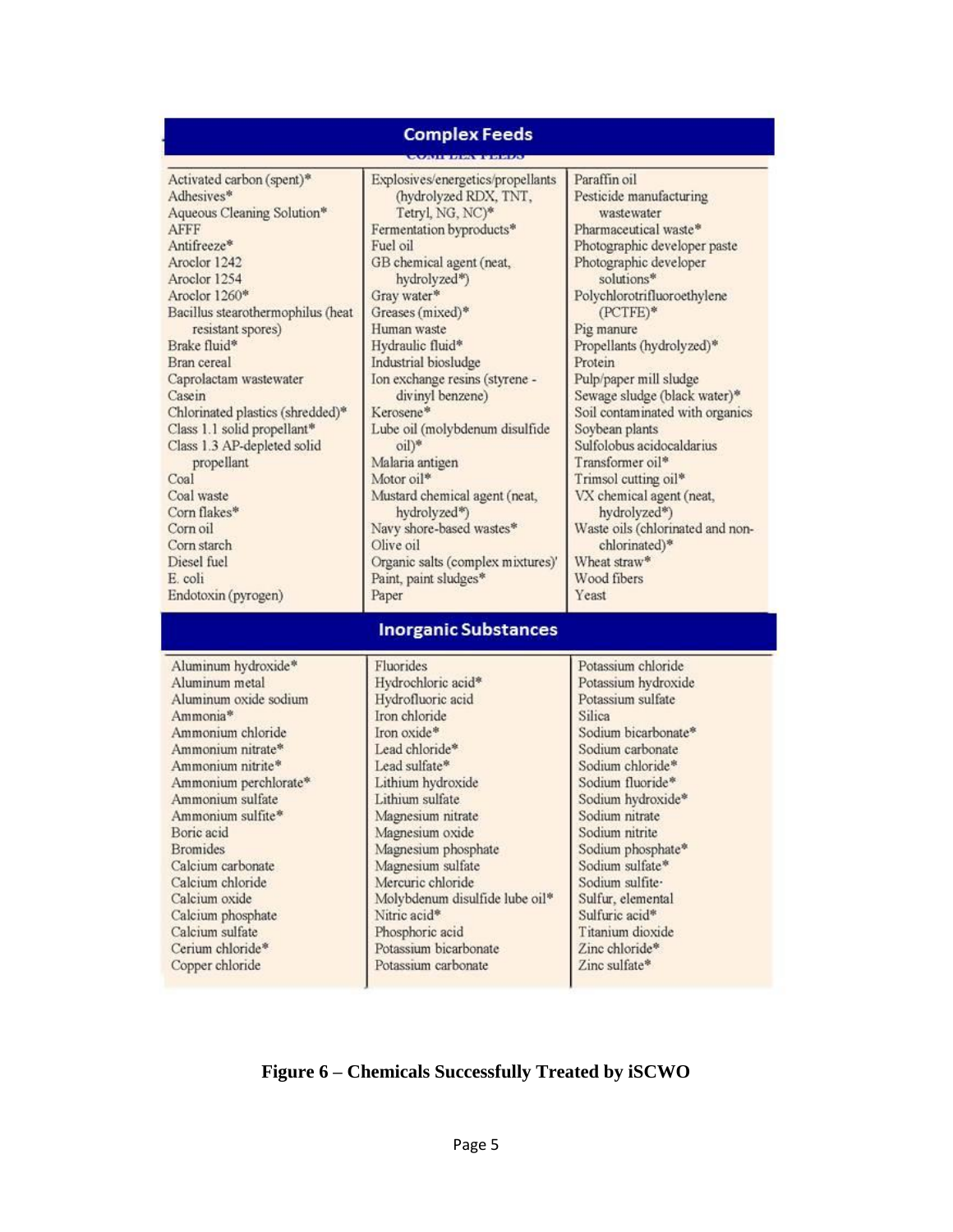

**Figure 7 – iSCWO Waste Test System Figure 8 – Final Acceptance Test**



The iSCWO system has a limited number of components which makes maintenance and operation very easy. The control system uses off-the-shelf computer components such as programmable logic controllers (PLC), variable frequency drives (VFD), gas and liquid monitors, and workstation graphic displays for automated operation (calibrate, startup, operation, shutdown) complete with alarms and interlocks. The control system is highly intuitive and can be configured for English or Metric Units, and customized for specific languages.

The installed size of the iSCWO skid is 7.3 meters long by 4.5 meters high and 2.4 meters wide. For the transportable version, the iSCWO fits inside an ISO container that is 8.3 meters long by 2.9 meters high and 2.4 meters wide. Once the transportable unit is at the site, only a small number of equipment components need to be assembled before operation (e.g., heat exchanger).

To adequately treat powdered pesticides, flame retardants and other powdered or solid wastes, a frontend feed processing system is required. Preprocessing steps could include size reduction, slurrying, blending, filtering, and other waste preprocessing technologies to produce pumpable mixtures. Once in an acceptable form, the waste feed would be pumped into the iSCWO reactor as shown in Figure 1. The majority of iSCWO systems that GA supplies require some type of up-front pre-processing system (e.g., slurry feed systems) to create mixtures that can be delivered to the process in a reliable manner.

The first step in evaluating if iSCWO is applicable to specific waste processing operations is to determine from our customer the chemical compositions, concentrations, and form of the waste to be destroyed by iSCWO along with the customer desired destruction rate. Based on past customer requirements, generally multiple units are purchased to ensure optimum availability and redundancy to ensure that mission critical destruction operations are maintained. Computer models are run to predict the throughput rate, effluents to be discharged and the operational costs. This includes performing a mass and energy balance evaluation along with economic, safety and feasibility studies. Included in this first step is to identify from the customer if the iSCWO system will either be a transportable system or a fixed site system.